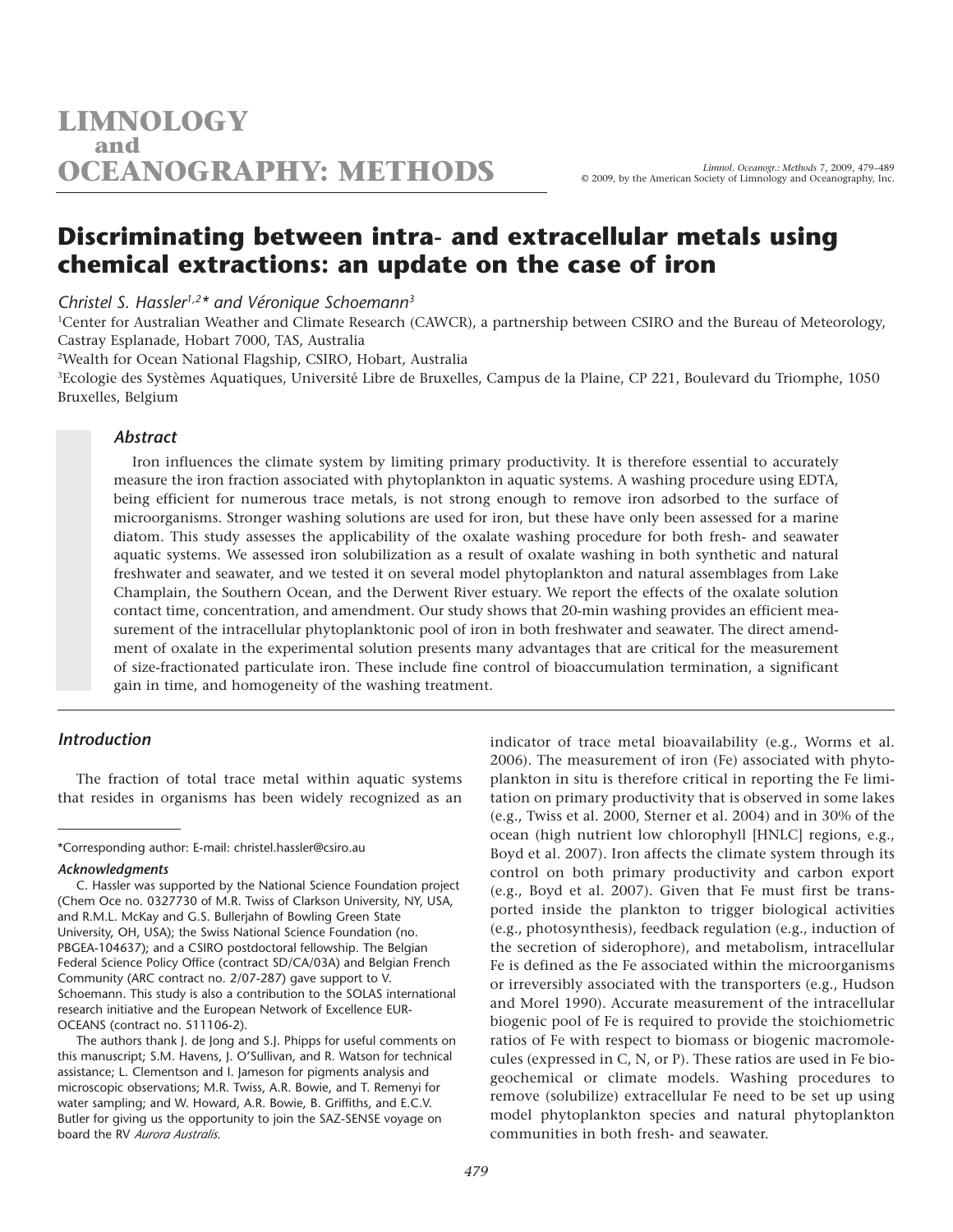Iron has two redox states: Fe(III) and Fe(II). Whereas Fe(II) is highly unstable under the oxic conditions prevailing in surface waters, Fe(III) is poorly soluble. Iron is mainly bound to organic ligands that increase its solubility and residence time in surface waters (Turner and Hunter 2001, Maranger and Pullin 2003, Chen et al. 2004). The affinity constant for organic ligands is typically several orders of magnitude higher for Fe(III) than for Fe(II) (Morel and Hering 1993, Turner and Hunter 2001). Phytoplankton are known to take advantage of these properties, using highly specific uptake transport systems to access Fe (e.g., Shaked et al. 2005). Generally, diatoms are known to use a surface reductase that reduces Fe(III) that is organically bound, thus favoring the subsequent dissociation of the Fe(II) complex and Fe internalization (Shaked et al. 2005). Under Fe-deficient conditions, cyanobacteria secrete and/or recognize siderophores (Wilhelm 1995) that efficiently compete with the organically bound Fe(III) present in the surrounding water (log K′ Fe′<sup>L</sup> 11.5–13.9 in HNLC seawater; Boye et al. 2001, Croot et al. 2004). This is due to a high affinity constant of siderophores for Fe(III) (e.g.,  $\log K'_{\rm FeT}$  11.8–16.5 for the hydroxamate siderophore desferrioxamine B in seawater; Maldonado et al. 2005). The Fe(III)–siderophore complex is then specifically recognized by surface receptors (e.g., Völker and Wolf-Gladrow 1999). Such high-affinity transport systems imply that Fe will be strongly bound to transporters; therefore strong washing agents are required to dissociate the Fe complex on the biological surface.

Despite the fact that the EDTA washing technique is effective at reporting the intracellular pool of numerous trace metals (see Hassler et al. 2004), the technique is not strong enough to remove Fe adsorbed to the surface of microorganisms (Tang and Morel 2006). To date, two different washing solutions have been reported as being successful in discriminating total particulate and intracellular Fe in seawater (Hudson and Morel 1989, Tovar-Sanchez et al. 2003): Ti-citrate-EDTA (referred to as Ti-EDTA here) and oxalate-citrate-EDTA (referred to as oxalate here). Ti-EDTA is a strong washing agent (reducing and chelating) requiring only a 2-min contact time to efficiently remove extracellular biogenic, organic, and inorganic colloidal Fe (Hudson and Morel 1989; Tang and Morel 2006); however, the reagents used to prepare this solution cause significant Fe contamination (ca. 7000 nM; Tang and Morel 2006). This is problematic when assessing particulate Fe in natural waters, where dissolved Fe concentrations can be as low as 5 nM in freshwater (e.g., Lake Superior; Sterner et al. 2004) and <0.1 nM in seawater (e.g., HNLC Southern Ocean; de Baar and de Jong 2001). In addition, this washing solution has to be freshly prepared, as it is stable for only 24 h (Hudson and Morel 1989). The oxalate washing solution relies mainly on synergistic surface chelation and light-induced dissolution processes (Sulzberger et al. 1989, Borer et al. 2005). It has the advantages of exhibiting lower Fe background contamination (500 and 17 nM for the basic and trace metal clean solutions, respectively; Tovar-Sanchez et al. 2003) and of being stable for 8 weeks. Recently, Tang and Morel (2006) further optimized the oxalate washing procedure; they showed that sodium citrate was not required, that Fe washing efficiency was higher at pH 7 than at pH 8 (as initially recommended by Tovar-Sanchez et al. 2003), and that an increase in the contact time with the oxalate solution from 5 min (Tovar-Sanchez et al. 2003) to 10 min (two successive 5-min washes) was required to measure accurate intracellular Fe in *T. weissfloggi* compared with Ti-EDTA washing. Following a 5- to 10-min oxalate wash, no effect on cell integrity could be seen for a wide range of eukaryotic and prokaryotic plankton (Tovar-Sanchez et al. 2003) or on the growth rate (Tovar-Sanchez et al. 2003) or membrane integrity (Tang and Morel 2006) of *Thalassiossira weissflogii*. To date, the use of the oxalate wash has been limited because optimal contact time with the oxalate solution has not been clearly defined, and it was tested only on a single marine diatom in seawater under chemical conditions failing to reflect natural conditions. Tang and Morel (2006) reported a significant decrease of intracellular Fe when contact time was prolonged from 10 to 20 min. The oxalate Fe dissolution efficiency was studied only for *Thalassiossira weissflogii* with 84–3340 nM Fe buffered by excess EDTA (Tang and Morel 2006) or shortterm pulse exposure to high Fe concentrations, ca. 100–1000 nM range (Tovar-Sanchez et al. 2003). Because the ability to efficiently solubilize particulate/colloidal Fe will depend on Fe chemistry (e.g., colloidal forms; Sulzberger and Laubscher 1995) and also Fe biological ligands, it is essential to study dissolution efficiency for varied organisms and environments under natural conditions. This is critical for determining the extent of Fe limitation in both fresh- and seawater systems.

In this study, we assessed the washing efficiency of the oxalate solution in both synthetic and natural waters for fresh- and seawater model phytoplankton, as well as for natural assemblages. We also report the effects of oxalate concentration and contact time. Therefore, this study represents an update of Hassler et al. (2004), as well as a further optimization of the oxalate washing procedure given in Tovar-Sanchez et al. (2003) and Tang and Morel (2006). A 20-min contact time with the oxalate solution was efficient in discriminating extracellular from intracellular iron for both freshwater and marine plankton. Given that a 20-min total contact time implies a significant increase of experimental time, constraining the amount of data that can be gathered, especially during field expeditions, an alternate direct dilution of the oxalate solution (1:10 vol:vol) in the sample before the filtration was successfully used to measure intracellular iron, thus providing a significant gain of time during experimentations. This study describes a standard procedure that can be successfully used on natural (and culture) marine and freshwater plankton, representing a critical step toward the determination of the extent of Fe limitation in aquatic systems.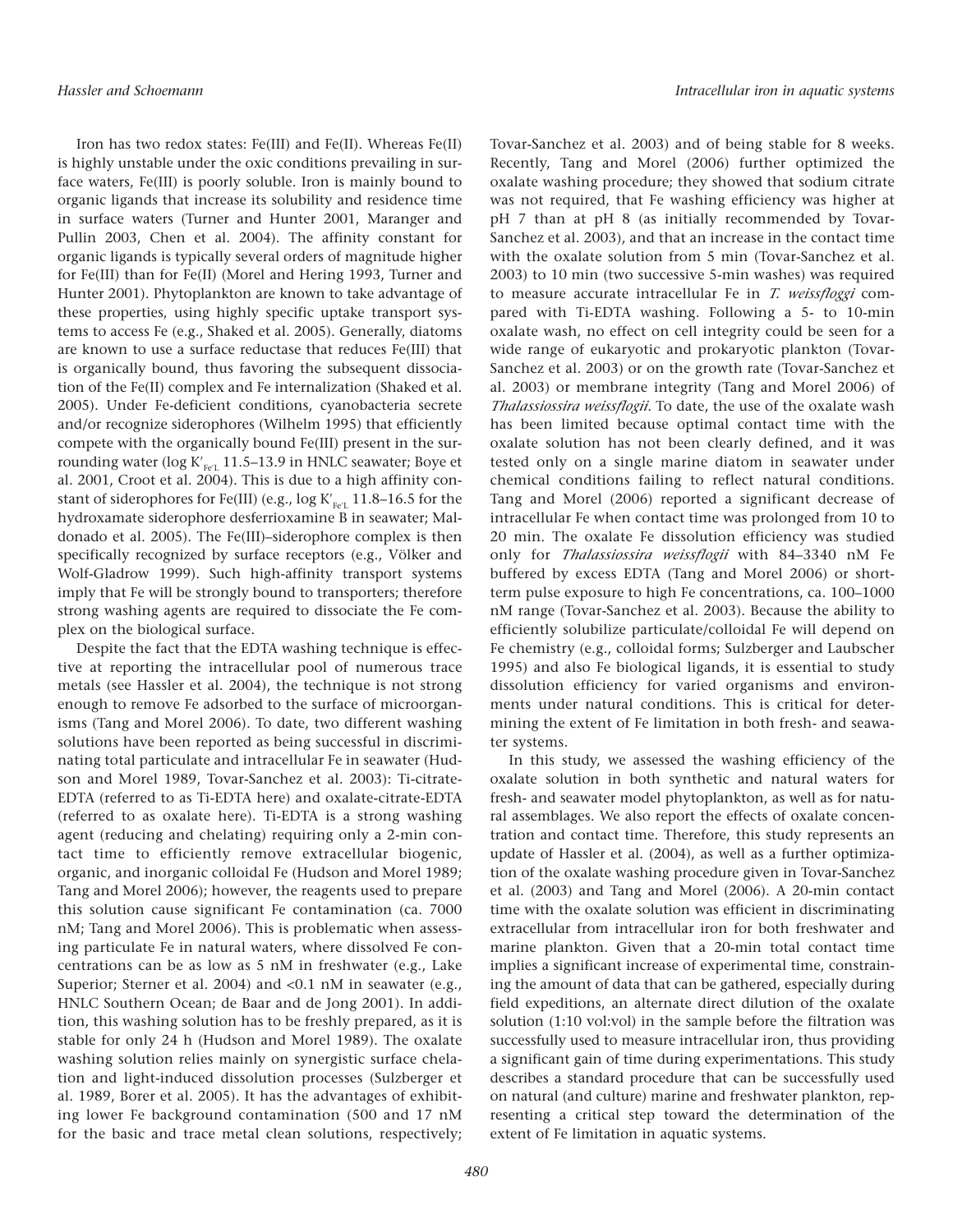## *Materials and procedures*

*Field sampling—*Natural phytoplankton was collected from Lake Champlain (May 17, 2005, Missisquoi Bay, VT, USA) and Derwent River Estuary (July 8, 2008, Woodbridge Bay, TAS, AU) in a Teflon-coated Go-Flo bottle (General Oceanics). In the Southern Ocean (SO), seawater was sampled onboard the RV *Aurora Australis* using Niskin-1010x bottles (January 23, 2007 at 46.41°S, 140.43°E, and 25 m depth). These were placed on an autonomous 1018 rosette system that has been adapted for trace metal work (General Oceanics), attached to a Kevlar cable. Samples were kept in the dark at in situ water temperature and were processed within hours after collection.

The surface water from Lake Champlain was dominated by dinophytes (76%, 7.0 µg chlorophyll *<sup>a</sup>* L–1), chlorophytes (14%, 1.3 µg Chl *<sup>a</sup>* L–1), and cryptophytes (10%, 1.0 µg Chl *<sup>a</sup>* L–1) (M.R. Twiss, personal communication, in situ Fluoroprobe measurement). Surface water from Woodbridge Bay was dominated by diatoms (with presence of *Pseudonitzschia*, *Nitzschia*, *Cerataulina*, *Skeletonema*, and *Chaetoceros*) with some cryptophytes, haptophytes, and dinoflagellates (I. Jameson and L. Clementson, personal communication, microscope observation and HPLC pigment analysis, 0.5 µg Chl *a* L<sup>-1</sup>, 29.6 salinity). The seawater from the SO was dominated by haptophytes, diatoms, and chlorophytes (L. Clementson, personal communication, HPLC pigment analysis, 0.4 µg Chl *<sup>a</sup>* L–1).

*Choice and maintenance of organisms—*Cyanobacteria were chosen as model phytoplankton because they have a wide distribution (70°N to 50°S; Veldhuis et al., 2005). Both *Phaeocystis* and diatoms are major phytoplankton groups that recurrently bloom in the SO (Smith and Asper 2001, Schoemann et al. 2005, Sarthou et al. 2005) and have significance for C export (DiTullio et al. 2000, Sarthou et al. 2005, Boyd et al. 2007).

The freshwater cyanobacteria, *Synechococcus* PCC7942 (University of Toronto), were maintained in Fraquil growth media (450 nM total Fe buffered with EDTA; Morel et al. 1975) at 19°C under continuous light of 50 µmol quanta  $m^{-2} s^{-1}$ , which was provided by white fluorescent tubes (see Hassler et al. 2006). The Antarctic seawater diatom *Chaetoceros* sp. CS-624 and the haptophyte *Phaeocystis* sp. CS-243 (CSIRO Microalgal culture collection) were grown in Aquil growth media (Price et al. 1988/89; with total Fe decreased to 2 nM buffered with EDTA) at 4°C, with continuous fluorescent light of 50 and 20 µmol quanta  $m^{-2}$  s<sup>-1</sup>, respectively. The Aquil growth media was slightly modified based on comparison with other artificial seawater media (Harrison et al. 1980, Berges et al. 2001), and enriched with total Zn (15-fold, 60 nM), Co (4-fold, 10 nM), Cu (1.2-fold, 1.2 nM), and Ni (at the level found in the artificial seawater, 6 nM; Berges et al. 2001) to avoid biological limitation (see Hudson and Morel 1993, Wilkinson and Buffle 2004). The selenium concentration was set to 1 nM (10-fold decreased), similar to the level found in oceanic water. Chemical speciation calculation in the low-Fe Aquil media used (Mineql+ v. 4.5 with updated stability constants from NIST version 8.0, ionic strength corrected by the Davies equation, calculation made at 25°C and pH 8.0) gives similar free ion concentrations from the original Aquil recipe (except for higher free Zn, Co, and Cu) and 2000-fold decreased inorganic Fe (4 pM). Model phytoplankton were isolated using gentle filtration (<5 mmHg) on a polycarbonate membrane (0.2 µm for cyanobacteria; 2 µm for other species) and rinsed three times with Fraquil or Aquil without trace metals (see below) prior to resuspension in the experimental solution.

*Experimental solutions and extraction of the surface bound iron—*For freshwater model phytoplankton, the experimental solutions consisted of Fraquil in absence of any micronutrients except Fe (100 nM total Fe, pH 6.8) or 0.2 µm filtered Lake Champlain water. For seawater model phytoplankton, the experimental solution was the Aquil media in absence of any micronutrients (pH 8.0) or 0.2 µm filtered SO water. For model plankton, experimental media were spiked with 55Fe (as FeCl<sub>3</sub> kept in 0.5 M HCl; Perkin Elmer) to reach a final specific activity of  $25$  nCi mL<sup>-1</sup> (specific activity at the day of use, 64.22 mCi mg<sup>-1</sup> Fe) for freshwater and 3.8 nCi mL<sup>-1</sup> (specific activity at day of use,  $67.99$  mCi mg<sup>-1</sup> Fe) for seawater and left to equilibrate overnight at the experimental temperature. Radioactive Fe addition resulted in 7 nM and 1 nM Fe enrichment for freshwater and seawater, respectively. Model plankton were then spiked to reach an abundance of  $10<sup>5</sup>$  cells  $mL^{-1}$ for freshwater species and  $10<sup>4</sup>$  cells mL<sup>-1</sup> for seawater species. The natural phytoplankton (Lake Champlain, SO, Derwent River estuary) was kept in the water collected in the field, to which 55Fe was added.

Experimental solutions with 55Fe and phytoplankton were then incubated in 1-L polycarbonate containers for 12 h under continuous light (50 µmol quanta m<sup>-2</sup> s<sup>-1</sup>) at in situ temperature (19°C for freshwater, 12°C for SO, 10°C for Woodbridge, and 4°C for model marine species). The <sup>55</sup>Fe cellular content was then determined following different treatments (see below). Samples were collected by gentle filtration (<5 mmHg) on 0.4-µm polycarbonate filters for freshwater species and 0.45-µm nitrocellulose filters for seawater species.

To determine the efficiency of the oxalate to remove Fe bound to abiotic natural colloidal and particulate Fe, filtered water from Woodbridge Bay (0.2-µm polycarbonate filter) was spiked with 1 nM 55Fe and left to equilibrate in the dark at ambient water temperature for 72 h. The Fe fraction retained on a 0.2-µm polycarbonate filter was then determined for oxalate and NaCl (0.6 M) treatments.

Filters were rinsed three times with nonradioactive solution (major salts of Fraquil and Aquil or 0.2-µm filtered natural water) and stored in scintillation vials with 5 mL scintillation cocktail (F count, Fisher Scientific, for freshwater experiments; Ultima Gold, Perkin Elmer, for seawater experiments). Iron-55 was measured using a β-counter (RKB Wallac model 1219 Rackβ for freshwater experiments; Tricarb Packard 2900 TR for seawater experiments) and was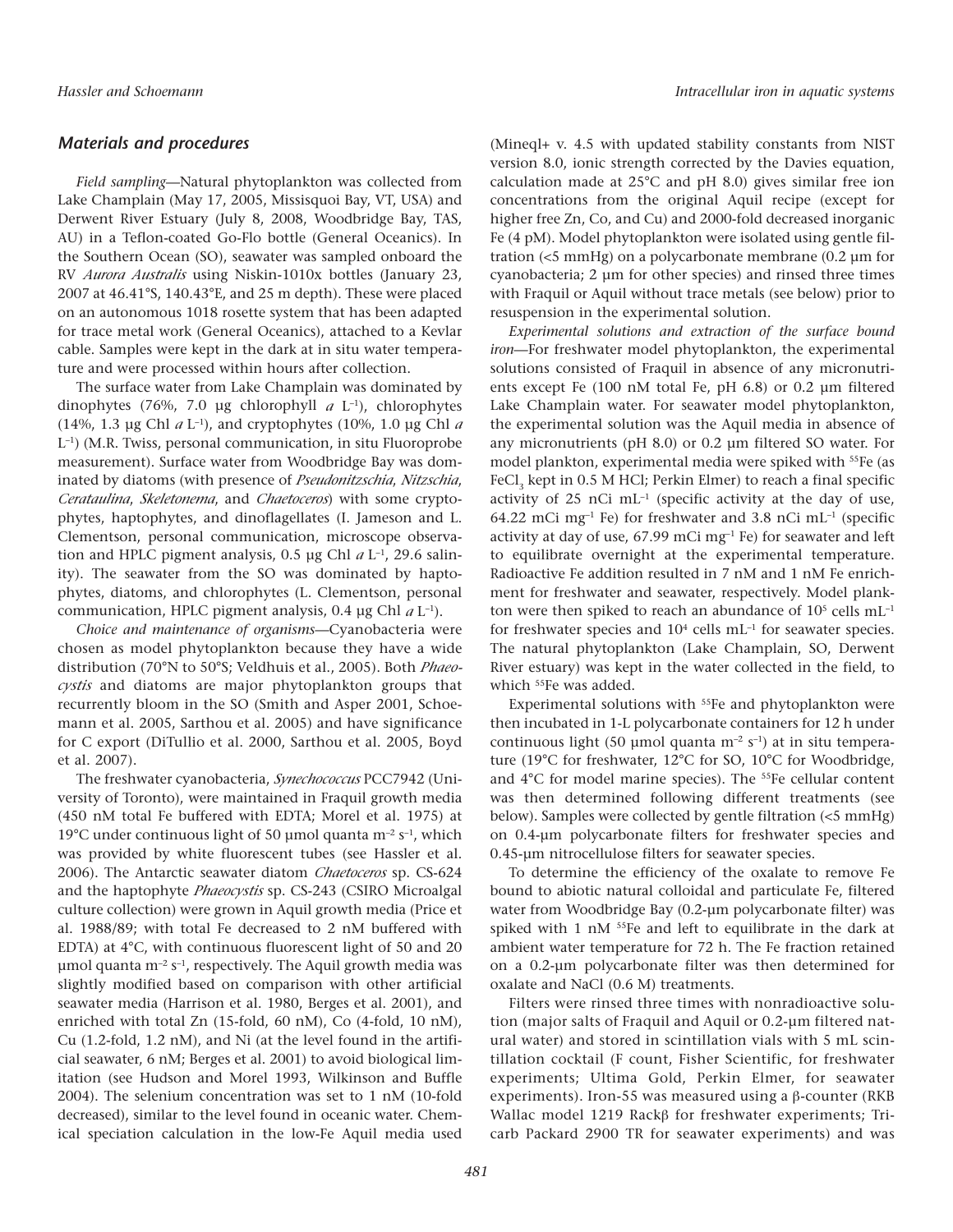transformed into disintegrations per minute (dpm) using appropriate quenching curves. The iron-55 dpm were then used to assess the washing efficiency (%) of the different treatments compared with three rinses with Aquil, Fraquil, or filtered natural water (i.e., 0 min contact time with the oxalate solution) (Fig. 1). Each experiment was done in triplicate. Data were represented in percent to allow direct comparison of the oxalate washing efficiency for different media and microorganisms. Using nominal enrichment resulting from the 55Fe addition, the measured dissolved Fe concentrations (see below), and Chl *a*, intracellular Fe was expressed in nmol Fe µg Chl  $a^{-1}$  h<sup>-1</sup>. For the experiment using SO water, parallel radiocarbon incubations of 50- to 100-mL samples were conducted with a final concentration of 100  $\mu$ Ci L<sup>-1</sup> sodium 14C bicarbonate (as per Schoemann et al. 2001). The results from the inorganic carbon uptake were used to calculate the Fe-to-carbon uptake ratio (µmol Fe:mol C).

Dissolved Fe was measured using the competitive ligand exchange adsorptive voltammetry technique (CLE-AdCSV, Methrom 663 stand, MicroAutolab II) (Croot and Johansson 2000). Iron concentration was measured, in triplicate, after UV photo-oxidation (1 kW for 5 h), pH adjustment to 8.1 using NH<sub>4</sub>OH (Ultrex grade; Seastar), and standard Fe addition. Destruction of organic compounds by UV photo-oxidation was verified for the hydroxamate siderophore desferrioxamine B (Sigma). The accuracy of total Fe determination was checked using the certified NASS-5 sample (certified at 3.71 ± 0.63 nM Canadian Research Council, measured at 3.45 ± 0.07,  $n = 6$ ) and an in-house Antarctic seawater standard collected for intercalibration at 46.4°S 140.5°E, 700 m depth (0.31  $\pm$ 0.03,  $n = 3$ , in agreement with measurement using flow injection and CLE-AdCSV; D. Lannuzel and E. Ibisanmi, unpublished observations). The dissolved Fe (before 55Fe addition) concentrations were  $0.34 \pm 0.05$  nM in SO,  $0.52 \pm 0.01$  nM in Aquil, and  $10.5 \pm 0.2$  nM in Woodbridge. For freshwater, the nominal Fe concentration in the experimental Fraquil solution (100 nM) was used.

*Washing agents—*We studied the ability of three washing agents to remove surface-adsorbed (i.e., extracellular) Fe. Ti-EDTA was prepared and used as recommended by Hudson and Morel (1989), DTPA (Sigma) was applied at a concentration of 1 mM (pH 7.0), and oxalate was prepared according to Tang and Morel (2006) (100 mM NaCl, 10 mM KCl, 100 mM Na<sub>2</sub> oxalate, and 50 mM Na<sub>2</sub>EDTA, pH 7.0) for seawater and according to Tovar-Sanchez et al. (2003) (with reducedsalinity 100 mM Na<sub>2</sub> oxalate, 50 mM Na citrate, and 50 mM Na<sub>2</sub>EDTA, pH 7.1) for freshwater. Because phosphate levels are higher in eutrophic lakes (such as Lake Champlain; Young and Ross, 2001) than seawater, the citrate was kept for freshwater experiments to improve phosphate (and Feassociated) removal. A concentrated sodium hydroxide solution (5 M) was used to adjust the pH of the oxalate washing solution. All chemicals were ACS reagent grade or higher (Sigma-Aldrich).



Fig. 1. Schematic representation of the experiments performed. Two modes of application of oxalate were tested: directly in the solution or on the filter after filtration. The decreased particulate or cellular iron as a function of contact time and the concentration of oxalate applied was used to discriminate extracellular from intracellular iron. In an attempt to propose a standard use of the oxalate wash, marine and freshwater plankton cultures and natural assemblages were used.

The effect of contact time (0–35 min) was assessed for all fresh- and seawater model and natural phytoplankton. The effect of the concentration of oxalate (0.1 to 100 mM) in the oxalate solution was determined on freshwater phytoplankton. Finally, the amendment of oxalate, either on the filter or directly into the algal suspension (dilution 1:10 vol:vol), was assessed for seawater plankton (see Fig. 1).

*Biological effect of the oxalate treatment—*An aliquot of *Chaetoceros sp.* exponentially growing in Aquil media (4°C, 20 µmol quanta m<sup>-2</sup> s<sup>-1</sup> following a 18 h:6 h light:dark cycling) was sampled in a 10-mL polycarbonate tube. A 1:10 vol:vol chelexed NaCl (0.6 M) or oxalate (pH 7.0) solution was added, and tubes were kept at  $4^{\circ}$ C under 50 µmol quanta m<sup>-2</sup> s–1 for 20 min. The algal suspension was then gently filtered (20-µm polycarbonate filter), rinsed five times with 3 mL Aquil media, and resuspended in Aquil. Growth of the *Chaetoceros* in Aquil was measured using an electronic particle counter (Coulter counter; Multisizer Z2). Experiments were done in triplicate.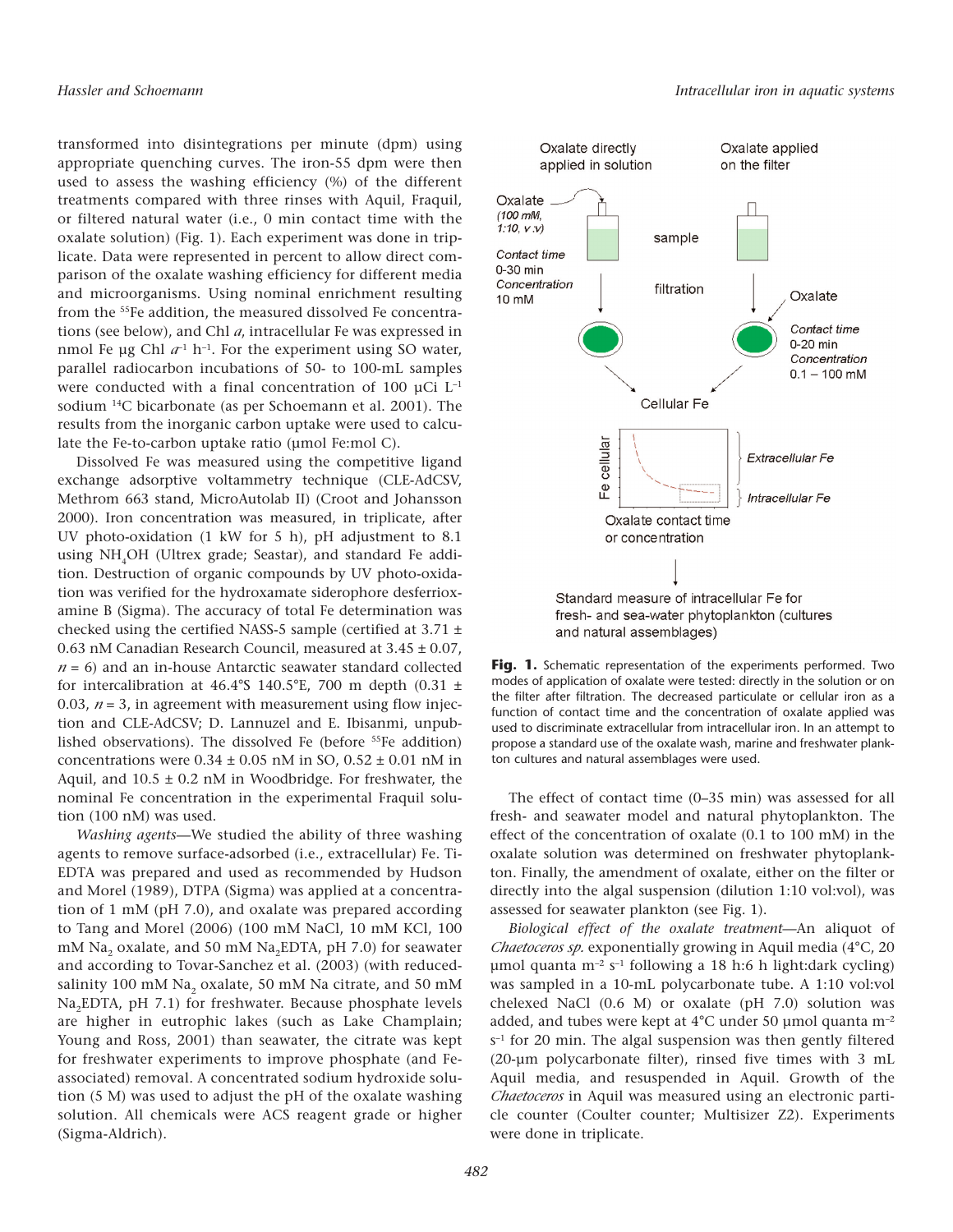*Experimental precautions—*To avoid Fe contamination, all model phytoplankton cultures were manipulated inside a class-100 laminar flow hood. Exclusively acid-washed plastic materials (containers, filters, filtration devices) were used, as described elsewhere (e.g., Schoemann et al. 2001, Hassler et al. 2004). Aquil and Fraquil solutions were sterilized using microwaves, and the absence of bacterial contamination was regularly verified on an agar plate and using epifluorescent microscopy following DAPI staining (on 30 to 50 mL culture). The significance of the differences between treatments was assessed using a two-tailed paired Student *<sup>t</sup>* test at the 95% confidence level.

#### *Assessment*

Assuming that the Eigen-Wilkens mechanism applies (see Morel and Hering 1993), then the limiting step for the complexation reaction is the loss of a water molecule from the inner coordination sphere (described by the metal-dependent constant  $k_{w}$ ). The time required for Fe desorption can therefore be assessed. Based on an average  $k_{\rm w}$  of  $10^{-3}$  s<sup>-1</sup> (Morel and Hering 1993) for Fe(III) and a stability constant for the outersphere complex,  $K_{\text{os}}$  of  $10^{0.28}$  L M<sup>-1</sup> for Fe(III) reacting with a single anionic ligand in seawater (Morel and Hering 1993), a maximum forward constant rate ( $k_{\rm p}$ , defined as  $K_{\rm os} \times k_{\rm av}$ ) of 1.9  $\times$  10<sup>3</sup> L M<sup>-1</sup> s<sup>-1</sup> can be estimated for Fe(III). An average affinity constant for Fe(III) at the surface of *Thalassiosira weissflogii* in seawater ( $K_{\text{MS}}$  given by inverse of Michaelis-Menten constant) of 1017.9 M–1 has been reported (Harrison and Morel 1986; Hudson and Morel 1990). Using both  $k_f$  and  $K_{\text{MS}}$  a maximum predicted value for the reverse rate constant  $(k_d)$  of 2.4  $\times$  10<sup>-15</sup>  $s^{-1}$  can be calculated for Fe(III), corresponding to a turnover rate of  $1.3 \times 10^7$  years for Fe(III), demonstrating that simple thermodynamics and surface complexation considerations cannot explain the removal of Fe observed by using oxalate or Ti-EDTA solutions (Hudson and Morel 1989, Tovar-Sanchez et al. 2003, Tang and Morel 2006). The small  $k<sub>d</sub>$  for Fe and biological surfaces was supported (i) by the observation that Fe bound to the surface of the coccolithophorid *Pleurochrysis carterae* is being accumulated, rather than released, into the experimental solution, even at high Fe concentrations of 100 nM (Hudson and Morel 1990), and (ii) by the inability of single ligands such as NTA, EDTA, or DTPA to efficiently remove extracellular Fe (Hudson and Morel 1990, Tang and Morel 2006, this study). Inorganic complexation can increase the apparent chemical reactivity of Fe. For example, a much smaller  $k_A$  (2.4 × 10<sup>-1</sup> s<sup>-1</sup>) can be calculated when considering that Fe(III)<sup>'</sup> is reacting with biological surface (average  $k_{\rm w}$  10<sup>-7</sup>  $s^{-1}$ ,  $K_{\text{MS}} = 10^{7.9}$  M<sup>-1</sup>, assuming a partition coefficient between Fe(III)' and Fe(III) of 10<sup>10</sup>; Hudson et al. 1992, Morel and Hering 1993). Redox processes can also fasten the desorption or solubilization of Fe from inorganic and biological surfaces, since Fe(II) has an average  $k_{\text{av}}$  1250-fold smaller than that of Fe(III) (Morel and Hering 1993). In such cases, Fe uptake and desorption would be controlled by the formation kinetics of the Fe-MS, whereby both Fe(III)′ and Fe(II) need to be considered as supported by previous studies (e.g., Hudson and Morel 1990, Shaked et al. 2005).

An efficient washing agent such as Ti-EDTA relies on both redox potential and strong binding affinity for Fe(III), whereas the oxalate wash mainly relies on Fe surface chelation (Tang and Morel 2006). Previous studies on the dissolution of colloidal Fe (hydr)oxides show that oxalate is a suitable ligand because of the formation of surface ternary complex Fe(III)oxide-oxalate-Fe(II) acting as an electron bridge for electron transfer from Fe(III) to Fe(II) (Sulzberger et al. 1989). Oxalate solution, as used in this study, can result in significant Fe(hydr)oxides dissolution by three pathways acting synergistically (Sulzberger et al. 1989, Borer et al. 2005): (1) surface chelation, (2) Fe(II)-catalyzed dissolution in the presence of other chelating agent (e.g., EDTA), and (3) light-induced dissolution in presence of electron donor (e.g., oxalate). In this case, the Fe desorption efficiency could not be predicted solely using the Eigen-Wilkens theory and the affinity of the washing agent for Fe(III), as opposed to previous observations for other transition metals (Hassler et al. 2004). Nonetheless, similar desorption kinetics are expected, with most of the Fe desorption occurring over a short period in contact with washing solution and the attainment of a plateau representing the intracellular pool of Fe. The intracellular pool of Fe is not accessible to the washing agent, since it is kept outside the microorganism and does not damage cell integrity (see below).

*Effect of contact time with oxalate solution—*We assessed the efficiency of desorption and dissolution via the decrease of particulate Fe due to the application of the washing treatment for various contact times compared to the initial particulate Fe measured after three rinses with nonradioactive experimental solution without any oxalate treatment. For all plankton and water tested, a fast decrease of particulate Fe is observed with increased contact time. For contact time ≥20 min, particulate Fe values reach a plateau corresponding to intracellular Fe and to maximal desorption and dissolution of extracellular Fe (Fig. 2). Accurate estimation of intracellular Fe after washing treatment for 20 min in seawater (Fig. 2C and D) is further supported by the nonsignificant difference between the oxalate wash for 20 min and the Ti-EDTA wash for 2 min (Table 1), as well as particulate Fe obtained for longer contact time in the Aquil medium or estuary samples (Fig. 2E and F, see below). The various levels of intracellular Fe are the result of variable Fe uptake rates and mechanisms, both of which depend on biota and water chemistry (e.g., Hassler and Wilkinson 2003, Hassler et al. 2004). In the present study, the oxalate wash requires a minimum contact time of 20 min to efficiently desorb and solubilize the extracellular Fe, regardless of the type of phytoplankton considered. Therefore, all further assessment of the oxalate wash was done using a constant contact time of 20 min. Intracellular Fe uptake rates, as measured after a 20-min oxalate wash, are shown in Table 2. Cellular Fe was normalized per Chl *<sup>a</sup>* for natural plankton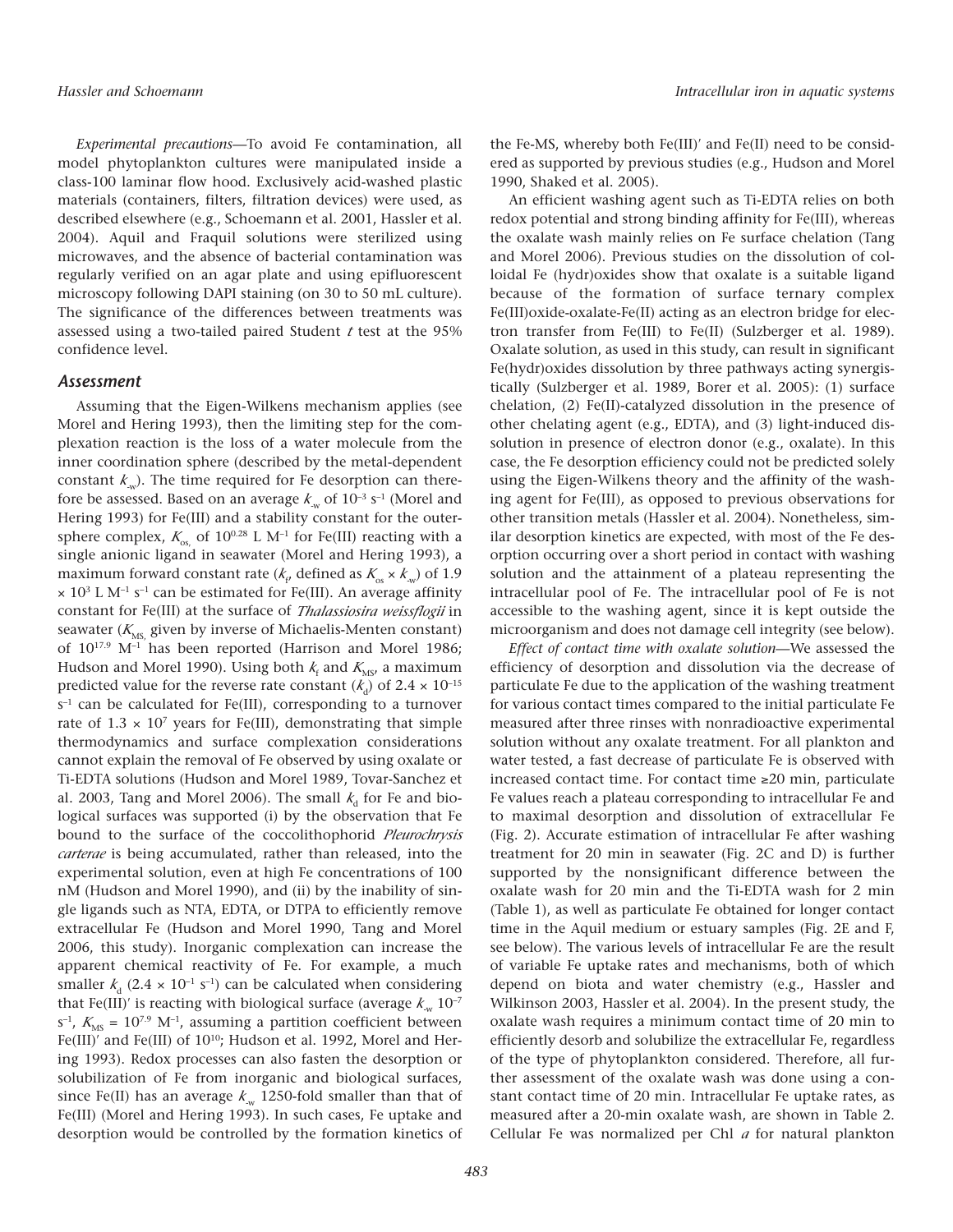

Contact time (min)

Fig. 2. Effect of contact time, concentration, and delivery of oxalate solution (pH 7) on cellular Fe content for freshwater (A and B) and seawater (C, D, E, and F) phytoplankton. Freshwater phytoplankton are natural assemblages from Lake Champlain ( $\Box$  and  $\Box$ ) and *Synechococcus sp*. ( $\diamond$  and  $\blacklozenge$ ), where the oxalate concentration applied was 100 mM (filled symbol) and 1 mM (open symbol). Seawater phytoplankton are natural assemblages from the Southern Ocean (<sup>\*</sup>), Derwent River estuary ( $\triangle$ ), *Phaeocystis sp*. (O), and *Chaetoceros sp*. ( $\blacktriangledown$ ). Iron solubilization by oxalate applied on the filter (A–C) and directly into algal suspension (D–F) was studied in natural water (A, B, C, F) and in synthetic inorganic growth media (B and E). Oxalate washing was performed during 0 to 30 min. Error bars represent standard deviations (*<sup>n</sup>* = 3).

community and per cell for model phytoplankton. Given that Fe status (limitation and biological requirement) are probably different for all the strains and communities studied here, and that pigments and uptake strategies can be influenced by Fe limitation (e.g., Wilhelm 1995, Van Leeuwe and Stefels 1998, Völker and Wolf-Gladrow 1999), results obtained could not be quantitatively compared.

*Effect of the nature of the washing agent—*The extraction efficiencies of the oxalate and Ti-EDTA solutions (20 min contact time for oxalate and 2 min for Ti-EDTA; Table 1) were obtained by comparison with the initial internalized Fe after three rinses with a nonradioactive experimental solution only. DTPA, while having an affinity constant several orders of magnitude higher than that of EDTA in both seawater and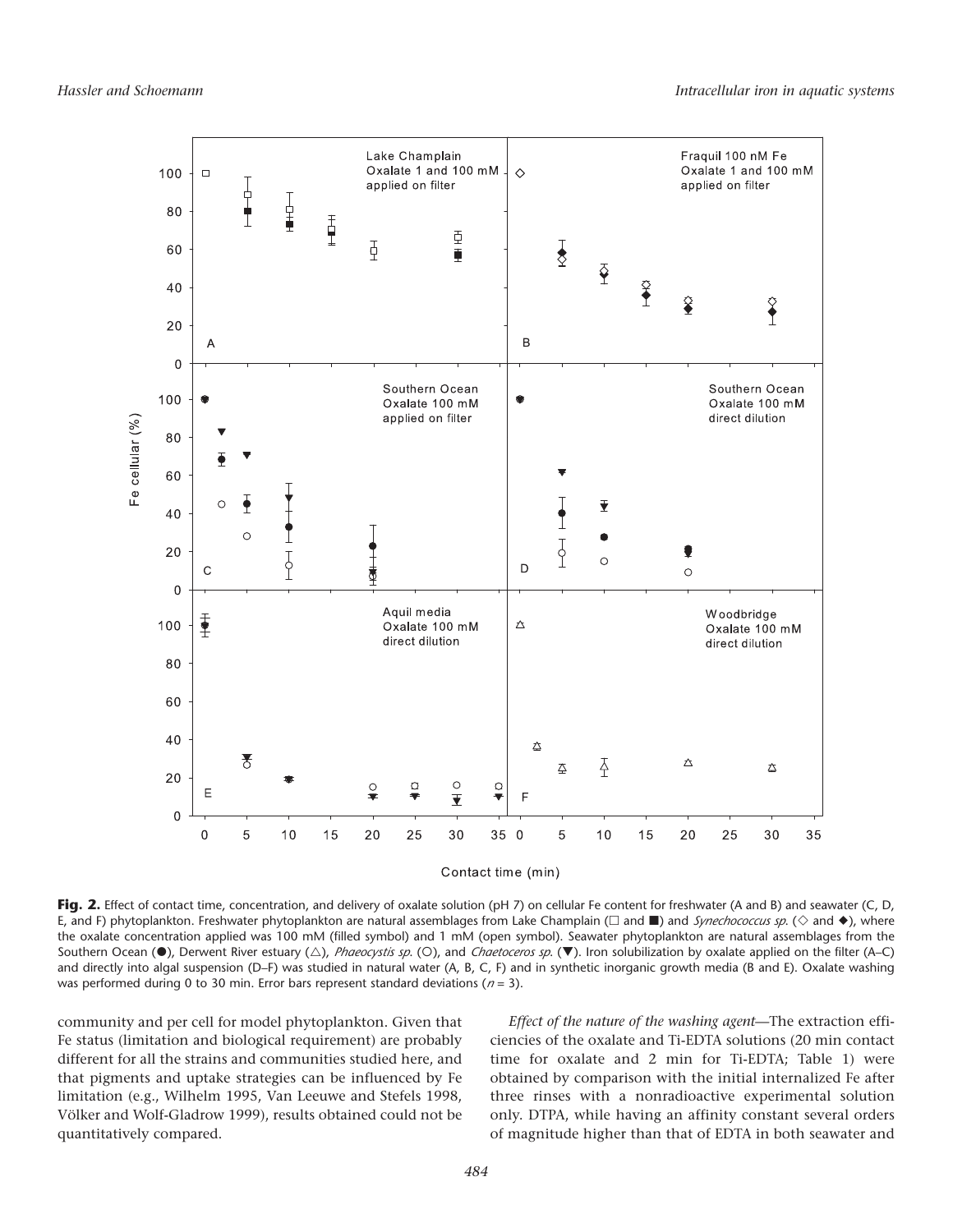|                          | Intracellular Fe, % of control $\pm$ SD ( <i>n</i> = 3) |                 |                 |                |
|--------------------------|---------------------------------------------------------|-----------------|-----------------|----------------|
|                          |                                                         | Oxalate         | DTPA, 1 mM      | <b>Ti-EDTA</b> |
| Freshwater phytoplankton | 0.004                                                   | $55.4 \pm 5.6$  | $91.2 \pm 10.4$ |                |
| Synechococcus PCC 7942   | 0.088                                                   | $32.5 \pm 1.3$  | $53.1 \pm 15.5$ |                |
| Seawater phytoplankton   | 0.862                                                   | $23.0 \pm 11.0$ |                 | $24.1 \pm 1.3$ |
| Chaetoceros sp.          | 0.063                                                   | $9.7 \pm 7.3$   |                 | $4.9 \pm 0.8$  |
| Phaeocystis sp.          | 0.407                                                   | $7.1 \pm 2.1$   | _               | $4.8 \pm 2.1$  |

Table 1. Effect of the nature of the washing agent on the estimation of intracellular Fe for phytoplankton after a 20-min contact time, except for the Ti-EDTA wash, where a 2-min contact time was applied as recommended by Hudson and Morel (1989).

Washing solution was applied on the filter.

**Table 2.** Average Fe uptake rate ( $n = 3$ ) expressed in [Fe]<sub>in</sub>/Chl *a* (nmol Fe µg Chl  $\sigma$ <sup>1</sup> h<sup>-1</sup>) for natural and model phytoplankton.

| <b>Plankton</b> | Media      | [Fe] <sub>int</sub> /Chl <i>a</i> , nmol µg Chl $\sigma$ <sup>1</sup> h <sup>-1</sup> | Fe:C, µmol:mol  |
|-----------------|------------|---------------------------------------------------------------------------------------|-----------------|
| Synechococcus   | Fraguil    | $2.04 \pm 0.24$                                                                       |                 |
| Natural         | SO         | $13.2 \pm 1.52$                                                                       | $18.4 \pm 1.33$ |
| Chaetoceros     | SΟ         | $2.47 \pm 0.21$                                                                       | $23.5^{\circ}$  |
| Phaeocystis     | SΟ         | $1.80 \pm 0.13$                                                                       | $21.4^a$        |
| Chaetoceros     | Aquil      | $1.05 \pm 0.08$                                                                       |                 |
| Phaeocystis     | Aquil      | $2.08 \pm 0.06$                                                                       |                 |
| Natural         | Woodbridge | $0.78 \pm 0.04$                                                                       | _               |

Results are after 20-min treatment on filter (*Synechococcus*) or 1:10 vol:vol direct dilution (all others). Iron-to-carbon ratios (Fe:C, µmol:mol) are given only for natural phytoplankton from the Southern Ocean (SO), where carbon uptake was also measured. Natural Chl *a* content (µg L<sup>-1</sup>) was 0.4 for SO and 0.5 for Woodbridge. Cellular Chl *<sup>a</sup>* was taken from Hassler et al (2006) for *Synechococcus* (15 fg Chl *<sup>a</sup>* per cell) and from HPLC measurement for *Chaetoceros* (131 fg Chl *<sup>a</sup>* per cell) and *Phaeocystis* (167 fg Chl *<sup>a</sup>* per cell) for cell acclimated to SO water as used in this study (C. Hassler, unpublished). <sup>a</sup>Average Fe:C ratio measured with *Chaetoceros* and *Phaeocystis* in Antarctic water (1 nM [Fe]<sub>tot</sub>, 68°S 55°W) is also shown (V. Schoemann and C. Hassler, unpublished data).

freshwater (NIST v. 8.0), did not succeed in desorbing all Fe bound to the surface of freshwater phytoplankton. The oxalate treatment can decrease the biogenic pool of Fe from Lake Champlain by a further 20% to 36%. In contrast, the washing efficiencies for the oxalate and the DTPA solutions are not statistically different for *Synechococcus* sp., despite very different average cellular Fe concentrations. This is probably due to the large standard deviation in the cellular Fe measurement observed after the washing with DTPA. The oxalate wash efficiently removed adsorbed and freshly oxidized Fe, giving similar results to the Ti-EDTA washing for seawater plankton. In this case, a 20-min wash of phytoplankton gives an accurate estimate of the intracellular pool of Fe.

*Effect of the oxalate concentration—*Because the "clean" oxalate solution still contains a significant amount of Fe (17 nM found by Tovar-Sanchez et al. 2003; 11 nM as measured by ICP-MS in this study), we tested the washing efficiency using variable oxalate concentrations (0.01 to 100 mM) (Table 3). The dissolution efficiency of extracellular Fe was assessed by comparison with the initial internalized Fe (see above). For both *Synechococcus* and freshwater natural phytoplankton, a slight, but statistically significant, increase in the washing efficiency was observed using 100 mM compared to 0.01 mM oxalate. Nonetheless, the oxalate concentration could be decreased from 100 mM to 1 mM for natural phytoplankton, and to 0.1 mM for *Synechococcus,* without significantly affecting the intracellular Fe pool. Consequently, 1 mM oxalate appears to be sufficient to promote an efficient solubilization of freshly oxidized Fe and Fe bound to the surface of phytoplankton. A statistically similar decrease of cellular Fe as a function of the contact time was observed for both 100 and 1 mM oxalate for Lake Champlain (Fig. 2A) and for *Synechococcus* (Fig. 2B). The only difference was observed after 30-min contact time in Lake Champlain, where treatment with 1 mM oxalate resulted in slightly (5%, *<sup>P</sup>* = 0.025) higher cellular Fe. However, no difference was observed between cellular Fe following a 20-min 1 mM oxalate treatment and following a 20 to 30-min 100 mM oxalate treatment.

*Effect of the oxalate amendment method—*Given the fact that the oxalate concentration could be reduced without affecting the washing efficiency of the extracellular Fe, the direct application of oxalate in the algal suspension was tested, resulting in a final concentration of 10 mM oxalate (Fig. 2D–F). The direct application of oxalate provides an easy, accurate control on the timing of termination of the intracellular Fe uptake. This is an advantage, particularly for experiments involving manipulations longer than 5 to 10 min, such as size fractionation of algal suspensions before the oxalate treatment.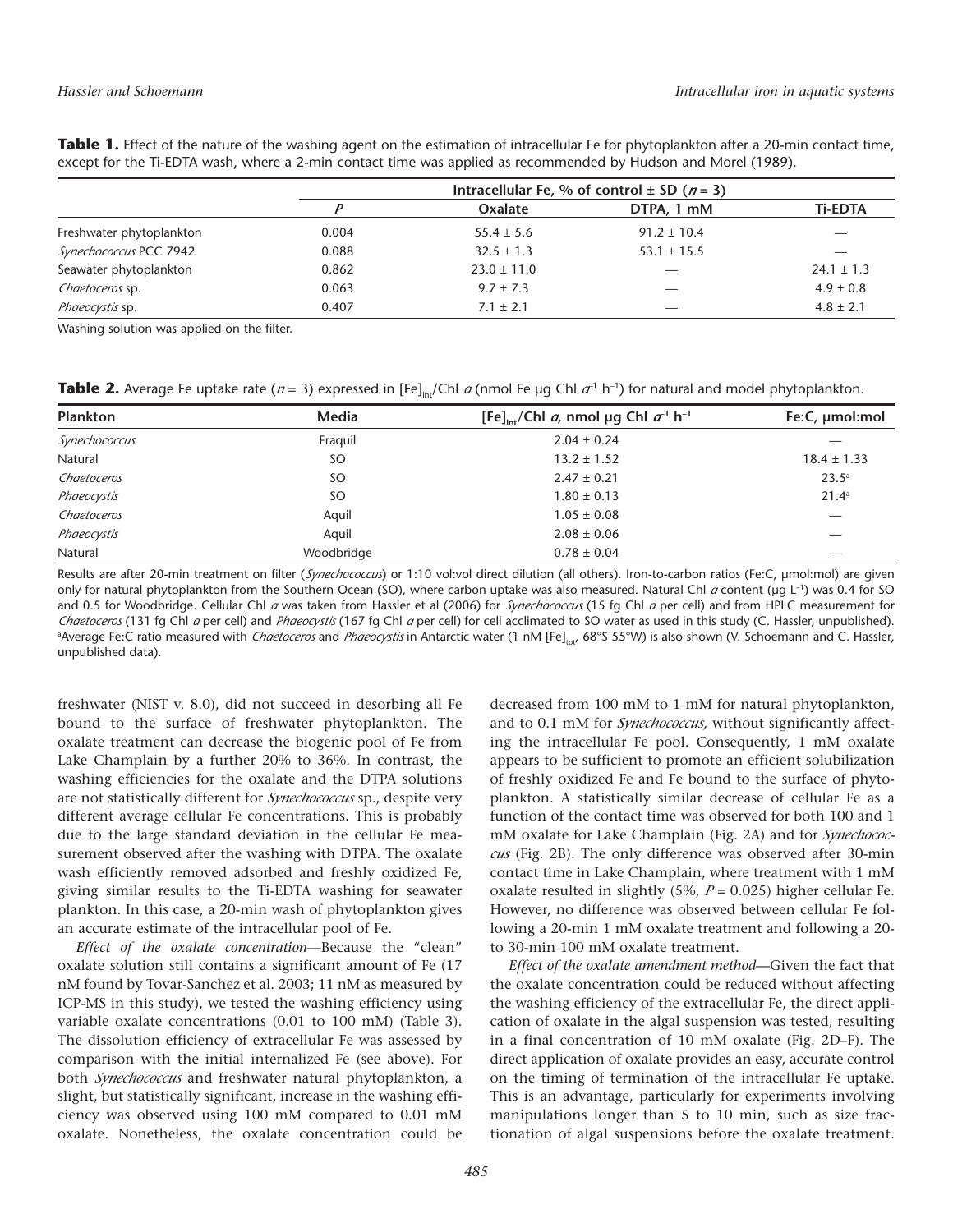| Table 3. Effect of the concentration of oxalate applied for the    |
|--------------------------------------------------------------------|
| estimation of intracellular Fe in freshwater phytoplankton after a |
| 20-min contact time ( $n = 3-6$ ).                                 |

|             | Intracellular Fe, % of control $\pm$ SD (n = 3) |                        |  |  |
|-------------|-------------------------------------------------|------------------------|--|--|
|             | <b>Freshwater</b>                               | Synechococcus          |  |  |
| Oxalate, mM | phytoplankton                                   | <b>PCC 7942</b>        |  |  |
| 0.01        | $67.5 \pm 0.9$ (0.016)                          | $36.7 \pm 1.4$ (0.006) |  |  |
| 0.1         | $69.2 \pm 3.5$ (0.009)                          | $36.0 \pm 3.4$ (0.094) |  |  |
|             | $60.8 \pm 3.7$ (0.066)                          | $36.4 \pm 2.7$ (0.052) |  |  |
| 10          | $59.6 \pm 4.2$ (0.084)                          | $36.5 \pm 2.8$ (0.056) |  |  |
| 100         | $55.4 \pm 5.6$                                  | $32.5 \pm 1.3$         |  |  |

Washing solution was applied on the filter.

In addition, the direct application of oxalate in the experimental solution offers the advantage of a homogeneous washing of all sizes of phytoplankton present. This becomes highly relevant for phytoplankton >5 µm. Indeed, it is impossible to maintain the oxalate solution on filters >5µm for 20 min. The oxalate solution passes rapidly by gravity. In this case, the oxalate treatment cannot be well controlled, and oxalate has to be applied several times, resulting in an inhomogeneous washing procedure compared with smaller size fractions (C.S. Hassler and V. Schoemann, personal observation). Such a problem could be resolved using "clips" downstream of the filtration; however, this would not be suitable for radioisotope experiments and could be critical for in situ particulate Fe determination, as it would increase the chance for background contamination. No statistical difference was observed at any contact time for oxalate applied on the filter (Fig. 2C) or in the experimental solution (Fig. 2D), except for *Chaetoceros* sp. after 5-min contact time (*<sup>P</sup>* = 0.0007).

*Influence of water chemistry—*The direct application of the oxalate solution was tested for *Chaetoceros* sp. and *Phaeocystis* sp. exposed to synthetic seawater (Aquil without any micronutrients, Fig. 2E) and filtered SO water (Fig. 2D). For both model phytoplanktons, a faster dissolution of extracellular Fe was observed in Aquil, probably because of the absence of aged oxides and organic matter in the Aquil media. The consistency of the results after 20-min contact with the oxalate solution strengthens our assessment that 20-min contact time is generally required to accurately measure intracellular Fe (see also above).

In estuary water, with higher particle content and Fe concentration well above its maximal solubility, colloids are thought to be less reactive in the Southern Ocean. Oxalate was found less efficient at solubilizing more stable Fe(hydr)oxides, probably because of a fast reoxidation of the Fe on the oxides surface (Sulzberger and Laubscher 1995). In this case, for the estuary sample (Fig. 2F), a slower decrease of Fe with oxalate contact time is expected compared to that observed in Aquil (Fig. 2E) and the pelagic Southern Ocean (Fig. 2D). Surprisingly, a fast decrease of cellular Fe was observed with no further statistical decrease after 5-min contact time. To verify the

efficiency of the oxalate solution to dissolve stable Fe oxides, sterile (0.2 µm filtered) water was equilibrated with <sup>55</sup>Fe for 72 h. Colloidal and particulate Fe was then assessed by the radioactivity retained on a 0.2-µm filter. Twenty-minute oxalate treatment (direct dilution) decreased only >0.2 µm Fe, from  $1.65 \pm 0.00$  nM down to  $0.48 \pm 0.01$  nM. In this case, oxalate was poorly efficient to remove radiolabeled Fe preequilibrated to naturally occurring inorganic or organic Fe colloids/particles.

*Biological effect of a 20-min oxalate wash—*Growth curves and growth parameters were identical (Table 4) for *Chaetoceros sp.* treated for 20 min in oxalate and NaCl, attesting to the absence of significant biological deleterious effect as a result from an exposure to 1:10 vol:vol oxalate solution at pH 7. Lag phase was slightly longer for *Chaetoceros sp*. that were oxalatetreated, attesting to minor biological stress associated with exposure to the oxalate solution. However, the final biomass at early stationary phase was slightly higher for the oxalatetreated cells. Given that cells treated with oxalate were rinsed three times with 5 mL Aquil before resuspension in the Aquil, no significant oxalate was relocated in the growth media. The slightly higher final biomass observed for cells treated with oxalate was thus attributed to small differences in the initial cell density. As previously observed for 5- to 10-min exposure (Tovar-Sanchez et al. 2003, Tang and Morel 2006), a 20-min exposure to the oxalate solution did not result in deleterious biological effect for an Antarctic diatom.

## *Discussion*

Despite the recommended use of oxalate solution to discriminate between the intracellular and extracellular pools of Fe associated with phytoplankton, efficiencies of desorption were previously reported only for *Thalassiosira weissflogii*. Our results show that the 5- to 10-min contact time recommended (Tovar-Sanchez et al. 2003, Tang and Morel 2006) is not sufficient, but that 20-min contact time provides a more accurate measurement of the intracellular pool of Fe associated with phytoplankton present in both freshwater and seawater. The use of oxalate solution has been shown to be less successful in removing particulate abiotic ferric oxyhydroxides than Ti-EDTA (90% and 99% Fe removal with oxalate and Ti-EDTA washing techniques, respectively; Tang and Morel 2006). Given that colloidal Fe is ubiquitous (Wu et al. 2001), the use of oxalate could lead to a slight overestimation of biogenic particulate Fe in natural waters. Nonetheless, the similar intracellular Fe measured using treatments with 2-min Ti-EDTA and 20-min oxalate in waters from the Southern Ocean (this study) suggests that the oxalate wash procedure results in an accurate estimate of the intracellular Fe pool in HNLC regions of the oceans. Oxalate treatment for 20 min, however, removed only ca. 70% of the abiotic colloidal and particulate Fe in the Woodbridge water, showing that oxalate has to be used with caution in environments rich in colloids and particles and where dissolved Fe is much higher than its solubility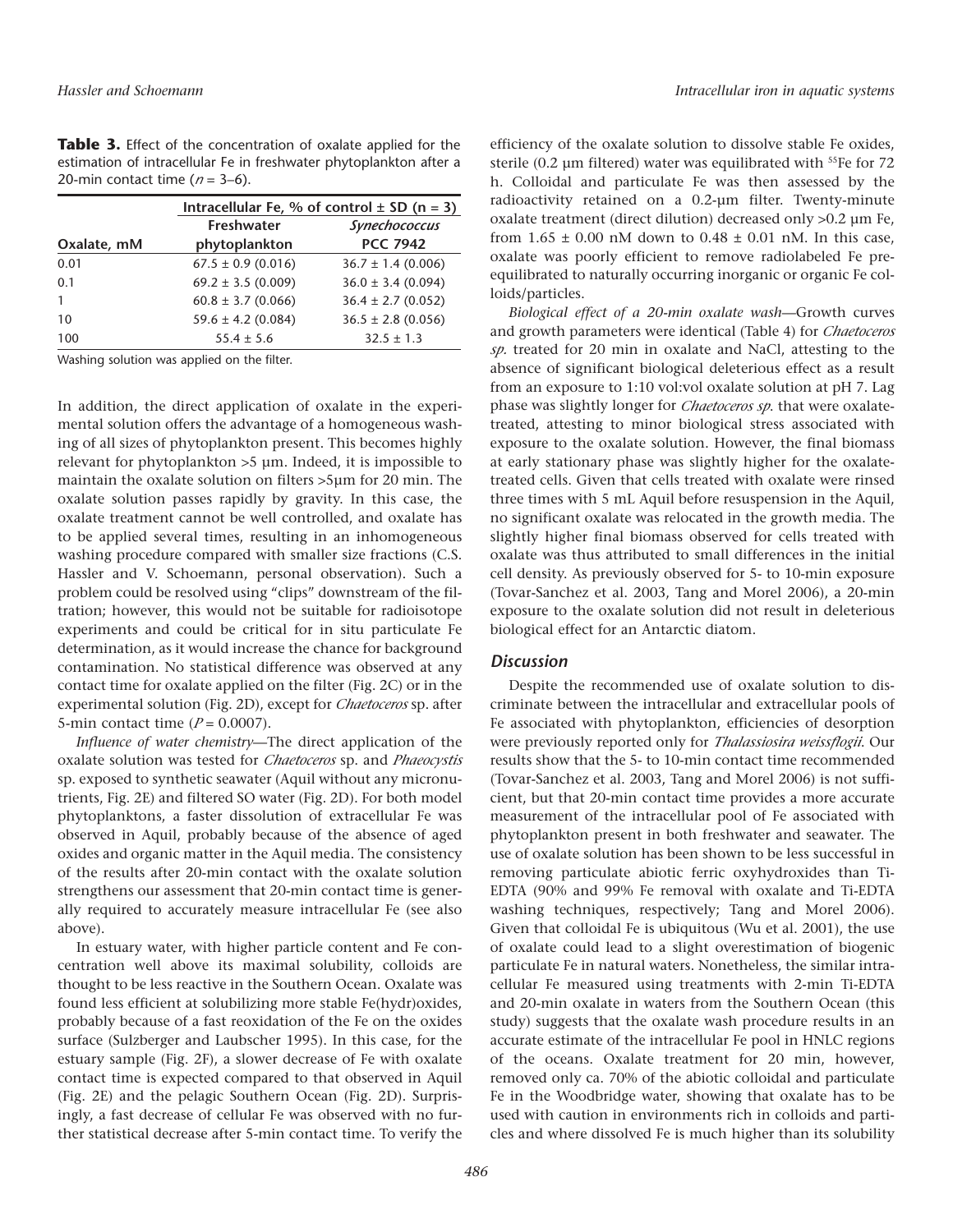**Table 4.** Determination of growth parameter for *Chaetoceros sp.* in Aquil after treatment in oxalate (pH 7.0) and NaCl (0.6 M) solutions in 1:10 vol:vol for 20 min (*<sup>n</sup>* = 3–9).

| <b>Treatment</b> | $\mu$ , days <sup>-1</sup> | Lag phase, days | Diameter, um    | Biomass. $\times$ 10 <sup>6</sup> cells/mL |
|------------------|----------------------------|-----------------|-----------------|--------------------------------------------|
| <b>NaCl</b>      | $0.46 \pm 0.02$            |                 | $5.00 \pm 0.29$ | $1.44 \pm 0.03$                            |
| Oxalate          | $0.45 \pm 0.01$            |                 | $5.18 \pm 0.23$ | $1.58 \pm 0.07$                            |

Treatment was applied at 4°C under 50 µmol quanta m<sup>-2</sup> s<sup>-1</sup>, and growth was followed at 4°C under 20 µmol quanta m<sup>-2</sup> s<sup>-1</sup> in a 16 h:8 h light:dark cycle using a Coulter counter.

limit. Addition of a reducing agent such as ascorbate might improve Fe solubilization of stable Fe oxides, as reported in Sulzberger et al. (1989). The comparison between Ti-EDTA and oxalate wash for coastal waters and freshwaters, which contain higher concentrations of Fe and organic matter, needs further attention. In this case, it could be recommended to apply short-term incubations to reduce the formation of particulate and colloidal 55Fe insoluble with the oxalate treatment. It is also important to note that the presence of microorganisms will favor kinetics (Morel and Hering 1993, Wilkinson and Buffle 2004). Radiolabeled Fe should thus remain strongly reactive upon oxalate addition during shortterm uptake experiments.

Taking into account an average Fe:Al crustal ratio of 0.04 (Wedepohl 1995), it was demonstrated that lithogenic Fe was successfully distinguished from biogenic Fe for samples collected in the Southern Ocean after an oxalate wash (Tovar-Sanchez et al. 2003). In this case, a 20-min wash with trace metal–clean oxalate (as recommended in this study), followed by rinsing with trace metal–clean filtered seawater or a chelexed NaCl solution (NaCl 0.6 M and NaHCO<sub>3</sub> 2.38 mM, as recommended by Tang and Morel 2006) would be the only existing procedure to accurately assess biogenic stoichiometric Fe:C or Fe:N ratios in Fe-limited HNLC waters. Another alternative would be preparing the oxalate solution using ultraclean NH4OH rather than NaOH as originally recommended in Tovar-Sanchez et al. (2003). Presently, the Fe:C ratios reported in HNLC waters vary by more than two orders of magnitude (from  $5 \times 10^{-3}$  to more than  $5 \times 10^{-5}$ ; Boyd et al. 2007), which renders accurate modeling of C export in Fe-limited HNLC regions of the ocean quite challenging. Finally, the stoichiometric ratios between Fe and plankton biomass (as C, P, or N) measured in the field are critical to understand how Fe bioavailability controls phytoplankton distribution, abundance, primary productivity, C export, and ultimately climate variation (Boyd et al. 2007).

In this study, a Fe:C of 18.4 (Table 4) was reported for natural plankton from the Southern Ocean, a region where primary productivity is known to be limited by Fe (Boyd et al. 2007). This ratio is in good accordance with other Fe:C ratios measured in the SO using oxalate (Table 4, *Chaetoceros sp*. and *Phaeocyctis sp*.; C.S. Hassler and V. Schoemann, unpublished data; Tovar-Sanchez et al. 2003), Ti-EDTA (Maldonado et al. 2005), and synchrotron-based X-ray fluorescence (Twining et al. 2004). In addition, the oxalate wash can successfully relate the intracellular pool of numerous metals (Fe, Cu, Zn, Co, Cd, and Mn; Tang and Morel 2006) without deleterious biological effects (Tovar-Sanchez et al. 2003, Tang and Morel 2006). Given that intracellular pools of the divalent metals Cu, Zn, Co, and Cd can be measured using a milder wash (typically EDTA; Hassler et al. 2004), the stronger oxalate wash should be at least as efficient in distinguishing their respective intracellular pools. Although trace metals (other than Fe) have been reported to influence or limit primary productivity in some parts of the ocean (e.g., for Zn and Co; Saito et al. 2002, Leblanc et al. 2005, Saito and Goepfert 2008), this subject is still poorly documented. The oxalate wash, coupled with multi-element detection, can therefore allow the gathering of new knowledge identifying whether the planktonic biomass is limited or colimited by other trace metals.

## *Comments and recommendations*

Although the same contact time of 20 min provides an accurate measurement of intracellular Fe for all of the phytoplankton tested here, it is difficult to give a universal procedure, given the highly variable water chemistry and surface binding groups present in phytoplankton. For this reason, future studies determining intracellular Fe pools need to explicitly include the kinetics of the Fe solubilization. This will need both quality control of the determination of intracellular Fe and increased knowledge toward a universal procedure to discriminate intracellular from extracellular Fe.

Based on the results of this study, direct amendment of oxalate in the experimental solution presents many advantages compared with oxalate treatment on the filter. Given that a 20-min contact time with oxalate is required to efficiently solubilize Fe for fresh- and seawater phytoplankton, filtration of the sample and subsequent treatment with oxalate on the filter would be time-consuming and would significantly restrain the number of samples that could be processed within a given time frame (for instance, during an oceanographic expedition). To maintain the oxalate solution above filters with a large pore size (>5 µm) for 20 min, either a larger volume of oxalate solution, or successive additions, are required, resulting in nonhomogeneous washing procedures for the various pore size filters. This can be problematic for the interpretation of size-fractionated intracellular Fe pools. The direct amendment of the oxalate in the experimental solution presents many advantages: homogeneity of the washing procedure, better control of the bioaccumulation termination,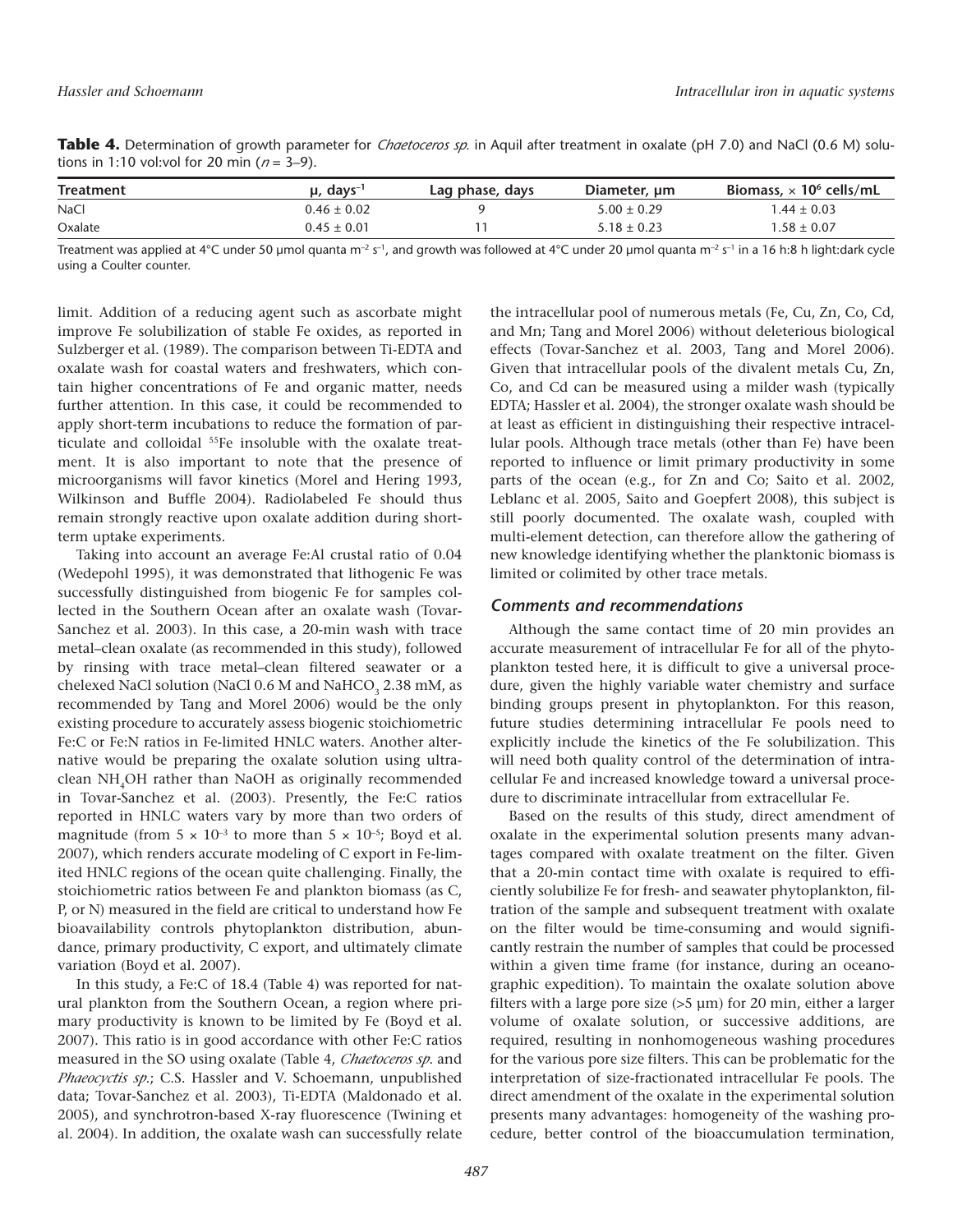and significant gain of time. Therefore, a procedure using the direct application of the oxalate to the experimental solution is recommended. In this case, the sample can be split into two parts before being processed: (a) for the analysis of total particulate and dissolved Fe, and (b) for the analysis of intracellular Fe. During the 20-min contact times required in (b), samples for (a) can be processed. Such an experimental procedure allows for the processing of an increased number of samples on a single filtration unit, given that each filtration device is used solely for filtering, rather than for both the filtration and the oxalate wash. However, a higher volume of oxalate solution is required. Because oxalate reagents are cheap and the preparation of the solution is rapid, the higher volume requirements should not be problematic when working with radiolabeled Fe. However, to measure the concentration of particulate Fe in situ (i.e., nonradiolabeled) for the determination of the stoichiometric ratio of Fe to C, trace metal–clean oxalate solution is needed. Such measurements are time-consuming, as they require the filtration of large volumes of water (e.g., >5 L). In this case, because of the time required to prepare large volumes of trace metal–clean oxalate solution, the application of oxalate solution on the filter would be preferred.

In an attempt to improve the contact time, or minimize the oxalate concentration required, successive oxalate washing could be used as in Tang and Morel (2006). After the first wash, a significant proportion (20%–80 %) of Fe was removed, thus increasing the ratio of free ligands (oxalate and EDTA, in this case) compared to reactive (i.e., extracellularly adsorbed) Fe during the second wash, favoring a more efficient Fe desorption/removal (see Hassler et al. 2004).

## *References*

- Berges, J. A., D. J. Franklin, and P. J. Harrison. 2001. Evolution of an artificial seawater medium: improvements in enriched seawater, artificial water over the last two decades. J. Phycol. 37:1138-1145.
- Borer, P. M., B. Sulzberger, P. Reichard, and S. M. Kraemer. 2005. Effect of siderophores on the light-induced dissolution of colloidal iron(III) (hydr)oxides. Mar. Chem. 93:179- 193.
- Boyd, P. W., and others. 2007. Mesoscale iron enrichment experiments 1993-2005: synthesis and future directions. Science 315:612-617.
- Boye, M., C. M. G. van den Berg, J. T. M. de Jong, H. Leach, P. Croot, and H. J. W. de Baar. 2001. Organic complexation of iron in the Southern Ocean. Deep-Sea Res. Part I Oceanogr. Res. Pap. 48:1477-1497.
- Chen, M., and Wang, W.-X. 2004. Phase partitioning and solubility of iron in natural seawater controlled by dissolved organic matter. Global Biogeochem. Cycles 18:GB4013, doi:10.1029/2003GB002160.
- Croot, P. L., and M. Johansson. 2000. Determination of iron speciation by cathodic stripping voltammetry in seawater

using the competing ligand 2-(2-thiazolylazo)-p-cresol (TAC). Electroanalysis 12:565-576.

- ———, K. Andersson, M. Öztürk, and D. R. Turner. 2004. The distribution and speciation of iron along 6°E in the Southern Ocean. Deep-Sea Res. Part II Oceanogr. Res. Pap. 51:2857-2879.
- De Baar, H. J. W., and J. T. M. de Jong, 2001. Distribution, sources and sinks of iron in seawater. *In*: D. R. Turner and K. H. Hunter [eds.], The Biogeochemistry of Iron in Seawater, IUPAC Series on Analytical and Physical Chemistry of Environmental Systems, vol. 7, p. 123–253.
- DiTullio, G. R., and others. 2000. Rapid and early export of *Phaeocystis antarctica* blooms in the Ross Sea, Antarctica. Nature 404:595-598.
- Harrison, P. J., R. E. Waters, and F. J. R. Taylor. 1980. A broad spectrum artificial seawater medium for coastal and open ocean phytoplankton. J. Phycol. 16:28-35.
- Harrison, G. I., and F. M. M. Morel. 1986. Response of the marine diatom *Thalassiosira weissflogii* to iron stress. Limnol. Oceanogr. 31:989-997.
- Hassler, C. S., and K. J. Wilkinson. 2003. Failure of the biotic ligand and free-ion activity models to explain zinc bioaccumulation by *Chlorella kesslerii*. Environ. Toxicol. Chem. 22:620-626.
- ———, V. I. Slaveykova, and K. J. Wilkinson. 2004. Discriminating between intra- and extracellular metals using chemical extractions. Limnol. Oceanogr. Meth. 2:237-247.
- ———, M. R. Twiss, R. M. L. McKac, and G. S. Bullerjahn. 2006. Optimization of iron-dependent cyanobacterial (*Synechococcus*, *Cyanophyceae*) bioreporters to measure iron bioavailability. J. Phycol. 42:324-335.
- Hudson, R. J. M., and F. M. M. Morel. 1989. Distinguishing between extra- and intracellular iron in marine phytoplankton. Limnol. Oceanogr. 34:1113-1120.
- and ———. 1990. Iron transport in marine phytoplankton: kinetics of cellular and medium coordination reactions. Limnol. Oceanogr. 35:1002-1020.
- and ----- 1993. Trace metal transport by marine microorganisms: implications of metal coordination kinetics. Deep-Sea Res. Part I Oceanogr. Res. Pap. 40:129-150.
- ———, D. T. Covault, and F. M. M. Morel. 1992. Investigations of iron coordination and redox reactions in seawater using iron-59 radiometry and ion-pair solvent extraction of amphiphilic iron complexes. Mar. Chem. 38:209-235.
- Leblanc, K., and others. 2005. Fe and Zn effects on the Si cycle and diatom community structure in two contrasting high and low-silicate HNLC areas. Deep-Sea Res. Part I Oceanogr. Res. Pap. 52:1842-1864.
- Maldonado, M. T., R. F. Strzepek, S. Sander, and P. W. Boyd. 2005. Acquisition of iron bound to strong organic complexes, with different Fe binding groups and photochemical reactivities, by plankton communities in Fe-limited subantarctic waters. Global Biogeochem. Cycles 19:GB4S23, doi:10.1029/2005GB002481.